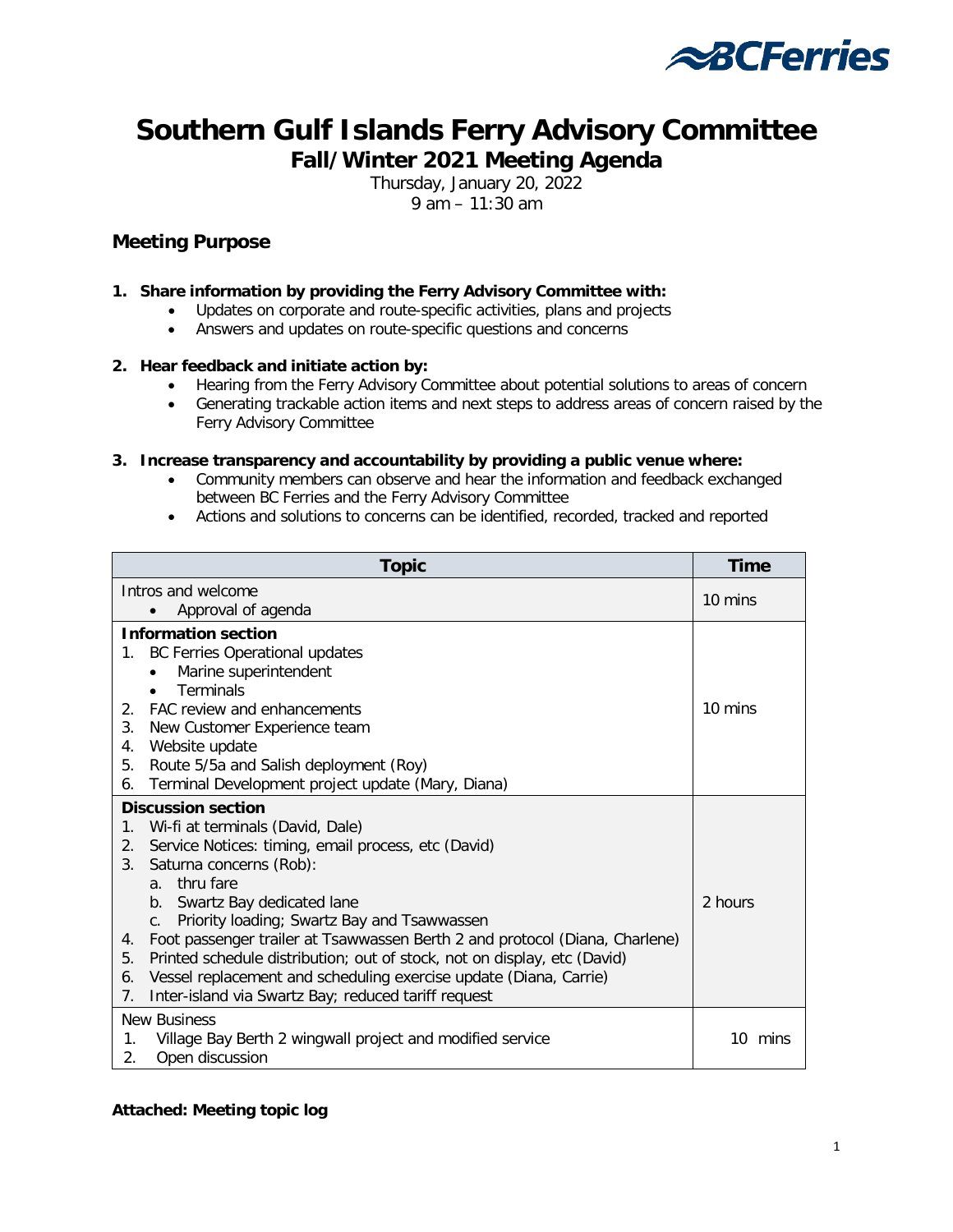

# **Southern Gulf Islands Ferry Advisory Committee Meeting Topic Log January 2022**

## **NOTE: notes summarizing the general discussion of meeting participants is included in the appropriate section of each agenda item in the table below.**

- Text in black was information sent to all meeting invitees prior to the meeting as part of the agenda.
- Text in blue are notes taken during the meeting as each item was discussed.
- Text in red captures a follow up action and parties responsible.

## **Meeting attendees:**

BC Ferries: Brian Anderson, Capt. Hardeep Grewal, Darin Guenette, Cam Hillis, Natalie McCall, Carrie McIntosh, Tamara Olson, Peter Simpson

Ministry of Transportation & Infrastructure: Kirk Handrahan

FAC: Rob Alloway, Charlene Dishaw, Mary Greenwood, Dale Henning, Diana King, Robert Matson, David Maude, Roy Moore, Wendy Sage-Hayward, Tobi Wadsworth

| <b>Information Section</b>            |                                                                                                                                                                                                                                                                            |
|---------------------------------------|----------------------------------------------------------------------------------------------------------------------------------------------------------------------------------------------------------------------------------------------------------------------------|
| Marine Superintendent                 | Salish Raven refit: February 18-March 31, 2022; Salish Eagle as relief vessel.<br>NOTES: Route 9 modified service is currently in place, and the teams are doing all they<br>can to return to full service as soon as possible.                                            |
| <b>Terminals</b>                      | Village Bay Berth 2 wingwall life extension and upgrade work for to be done February 7<br>to March 20, 2022. Berth closed this entire period.<br>NOTES: start date of this work is delayed one to two weeks, and BC Ferries will update<br>the FAC when new dates are set. |
| Update on FAC review and enhancements | Commissioner has started her formal review of the FAC process, Chairs and members of<br>the BC Ferries team are being interviewed and involved in this process now                                                                                                         |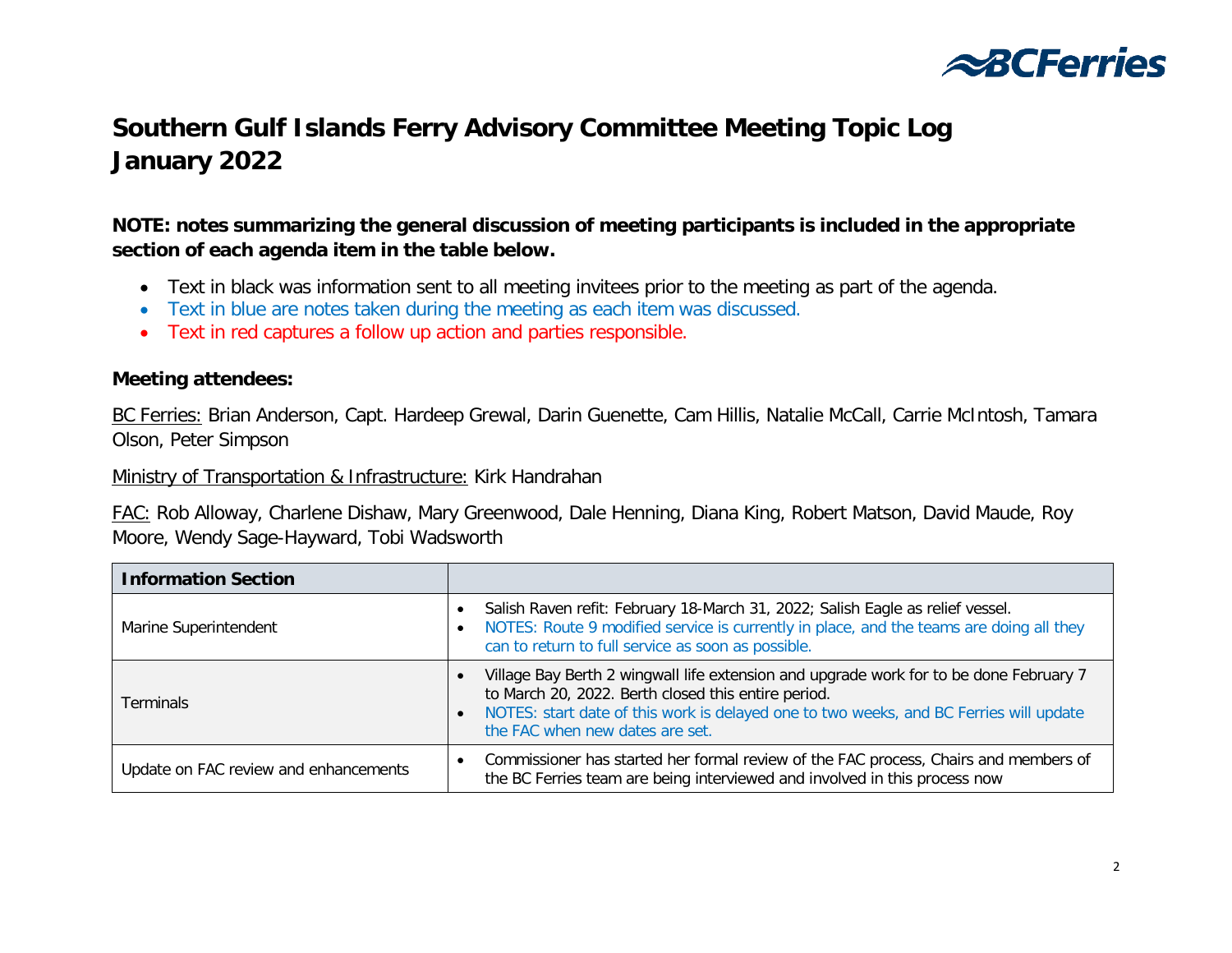

|                                                                                     | At the same time, BC Ferries is working to identify areas of improvement to the FAC<br>process through the FAC member survey distributed last August, and ongoing meetings<br>with FAC Chairs.<br>BCF continues to work with FAC Chairs on:<br>$\bullet$<br>Increased communication and more opportunities to meet with the FAC<br>$\circ$<br>membership<br>Enhancements to recruitment and onboarding processes<br>Review and refresh of Terms of Reference<br>$\circ$<br>Providing more, and more meaningful information to FACs, e.g. route data and<br>$\circ$<br>performance stats, upcoming projects and plans<br>Earlier involvement of FAC in planning and projects<br>$\circ$<br>Enhanced reporting on actions taken as a result of FAC feedback<br>NOTES: BC Ferries has developed new route reports, with information on operations and<br>$\bullet$<br>other issues related to the FAC routes. These will be sent to the FAC shortly, and all<br>feedback is welcomed. |
|-------------------------------------------------------------------------------------|------------------------------------------------------------------------------------------------------------------------------------------------------------------------------------------------------------------------------------------------------------------------------------------------------------------------------------------------------------------------------------------------------------------------------------------------------------------------------------------------------------------------------------------------------------------------------------------------------------------------------------------------------------------------------------------------------------------------------------------------------------------------------------------------------------------------------------------------------------------------------------------------------------------------------------------------------------------------------------|
| Introducing the new Customer Experience<br>team                                     | BC Ferries has introduced a new Customer Experience team as part of our Marketing<br>$\bullet$<br>Department<br>This team is focused on identifying and solving common customer pain points across our<br>system<br>They monitor customer feedback mechanisms, e.g. customer care feedback tracking,<br>$\bullet$<br>feedback from Ferry Advisory Committee members etc. to identify common pain points<br>and then work to bring the right departments together to find and implement solutions<br>Natalie McCall is the Customer Experience Manager for Routes 5 & 9.                                                                                                                                                                                                                                                                                                                                                                                                            |
| BC Ferries website and app development:<br>current conditions page, app launch date | Recent changes have been made to the Current Conditions site, where Departure/Arrival,<br>$\bullet$<br>webcams and ferry-tracking features all brought under the CC menu. Next steps are work<br>progressing on making as more of the information found on these separate pages all<br>together on the CC page.<br>Frequent website upgrades are made as revisions. Next revisions (#79) is expected to be<br>$\bullet$<br>live approximately end-January 2022. Highlights of this revisions TBC soon.<br>App launch is set for 2022, with focus group research and design changes still underway.<br>$\bullet$<br>NOTES: Roy has attended the recent demo session and says it looks promising.<br>$\bullet$                                                                                                                                                                                                                                                                       |
| Route 5/5a service with Salish and<br>Cumberland near-term                          | Both Salish Eagle and Raven are in refit, at separate times, in the January to April period.<br>$\bullet$<br>Therefore, there is no Salish available to use for regular Route 5 service.                                                                                                                                                                                                                                                                                                                                                                                                                                                                                                                                                                                                                                                                                                                                                                                           |
| Terminal Development project update                                                 | Sturdies Bay: draft TDP is complete and approval expected Spring 2022. Plan will be<br>$\bullet$<br>shared with FAC and posted on BCF.com after that.                                                                                                                                                                                                                                                                                                                                                                                                                                                                                                                                                                                                                                                                                                                                                                                                                              |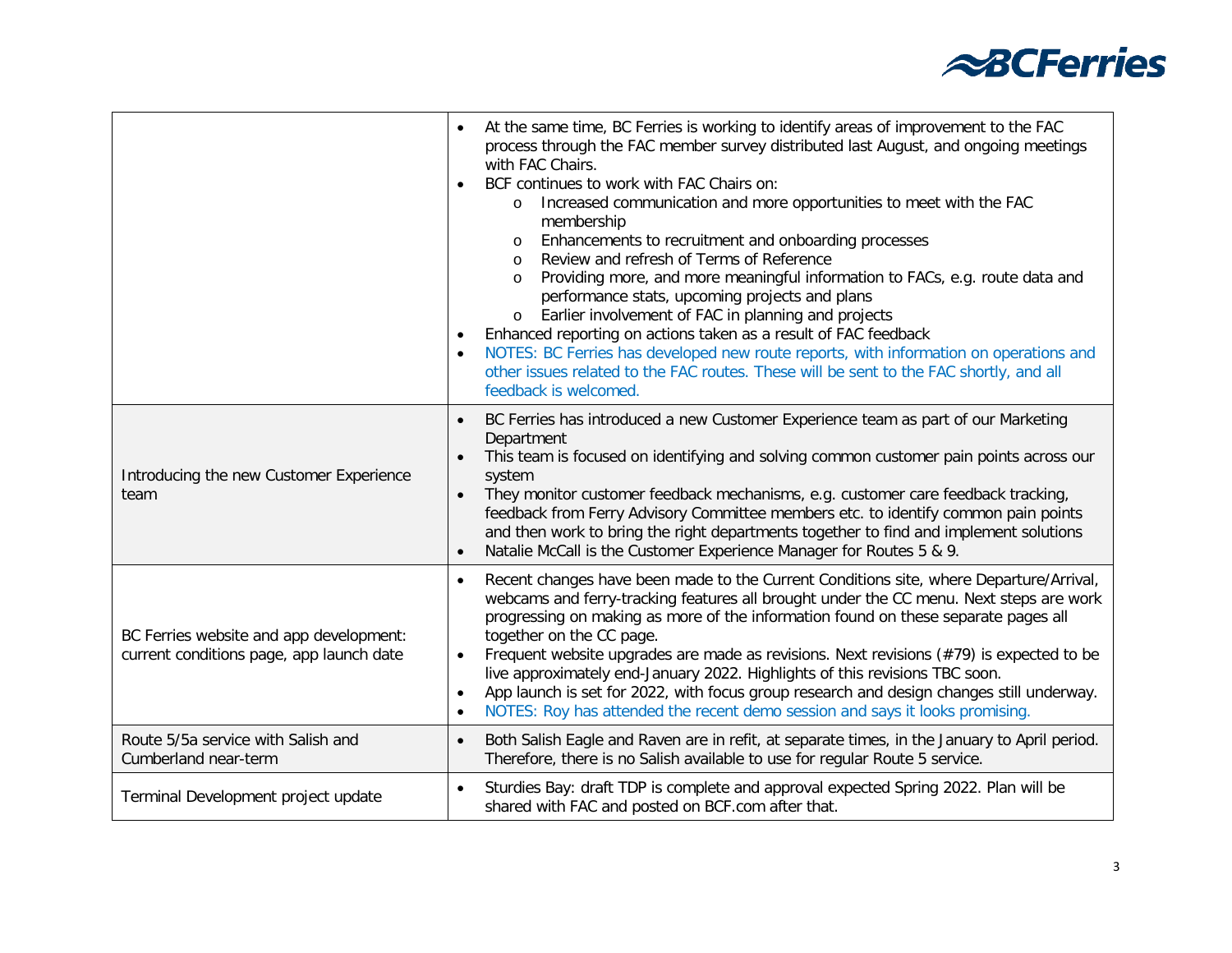

|                                                                                                                                                      | Village and Otter Bay: both TDPs in concept development phase.<br>Community/FAC/stakeholder engagement is near-future, with focus on virtual formats.<br>Draft TDP then developed (Spring), with approvals expected shortly afterwards.                                                                                                                                                                                                                                                                                                                                                                                                                                                                                                                                                                                                                                                                                                                                                                                                                                                                                                                                                                                                                                                                                                                                                                                                                                                                                                                                                                   |
|------------------------------------------------------------------------------------------------------------------------------------------------------|-----------------------------------------------------------------------------------------------------------------------------------------------------------------------------------------------------------------------------------------------------------------------------------------------------------------------------------------------------------------------------------------------------------------------------------------------------------------------------------------------------------------------------------------------------------------------------------------------------------------------------------------------------------------------------------------------------------------------------------------------------------------------------------------------------------------------------------------------------------------------------------------------------------------------------------------------------------------------------------------------------------------------------------------------------------------------------------------------------------------------------------------------------------------------------------------------------------------------------------------------------------------------------------------------------------------------------------------------------------------------------------------------------------------------------------------------------------------------------------------------------------------------------------------------------------------------------------------------------------|
| <b>Discussion Section</b>                                                                                                                            |                                                                                                                                                                                                                                                                                                                                                                                                                                                                                                                                                                                                                                                                                                                                                                                                                                                                                                                                                                                                                                                                                                                                                                                                                                                                                                                                                                                                                                                                                                                                                                                                           |
| Update on wi-fi at terminals                                                                                                                         | Wi-fi is being introduced at 13 terminals, planned completion by April 2022.<br>Sturdies Bay, Otter Bay and Lyall Harbour terminals included in these 13 terminals, with<br>work planned in January/February timeframe.<br>Team is aware of requests for Village Bay installation as a higher priority.                                                                                                                                                                                                                                                                                                                                                                                                                                                                                                                                                                                                                                                                                                                                                                                                                                                                                                                                                                                                                                                                                                                                                                                                                                                                                                   |
| Service Notices: timing, email process and<br>other details                                                                                          | Timeliness of Service Notice emails has been a problem in keeping people informed in a<br>$\bullet$<br>timely manner.<br>NOTES: FAC members are still seeing lag time for SNs arriving via email, and lack of<br>$\bullet$<br>updates when the service is back-on-time or resumed (if temporarily paused).<br>ACTION: take feedback to the team involved in improvements to SN process.<br>COMPLETED - Darin, January 24.                                                                                                                                                                                                                                                                                                                                                                                                                                                                                                                                                                                                                                                                                                                                                                                                                                                                                                                                                                                                                                                                                                                                                                                 |
| Saturna concerns: Swartz Bay dedicated lane,<br>highway signage, and ensuring Saturna<br>customers have priority for 3:10 sailing from<br>Swartz Bay | Terminal Operations manages lane priorities the best they can with the available lanes on<br>the approach to the terminal. With only four lanes and the timing of 1500 sailings to TSA<br>and SSI there can be challenges trying to segregate lanes for each destination and Rt.1<br>reserved traffic.<br>When sailings are nearing full, they are cognizant of ensuring everyone is ticketed in<br>order of arrival, which can also create longer lines then we would like at the booths.<br>Even though lines can be long, they are not aware of occurrences where customers do<br>not make their intended sailing if space was available.<br>The priority for Saturna customers is a loading policy at SWB Terminal.<br>$\bullet$<br>Terminal Operations will ensure there are regular reminders prior to next year's peak<br>$\bullet$<br>season.<br>With any operation and rigid policies there are risks of errors, but the terminal team<br>$\bullet$<br>strives to avoid errors. This particular sailing and load order is one of the most complex<br>sailings from SWB, which unfortunately increases risks of error higher than any other<br>sailing.<br>NOTES: Discussion on the occasions when the dedicated SGI lanes outside the booths are<br>lost during particularly busy periods, and this can make the difference in customers<br>missing a sailing because they cannot get through to the booths.<br>Cam and the terminal team acknowledge the importance of keeping a dedicated lane for<br>SGI customers to access the booths in a timely manner. He noted that this lane is shared |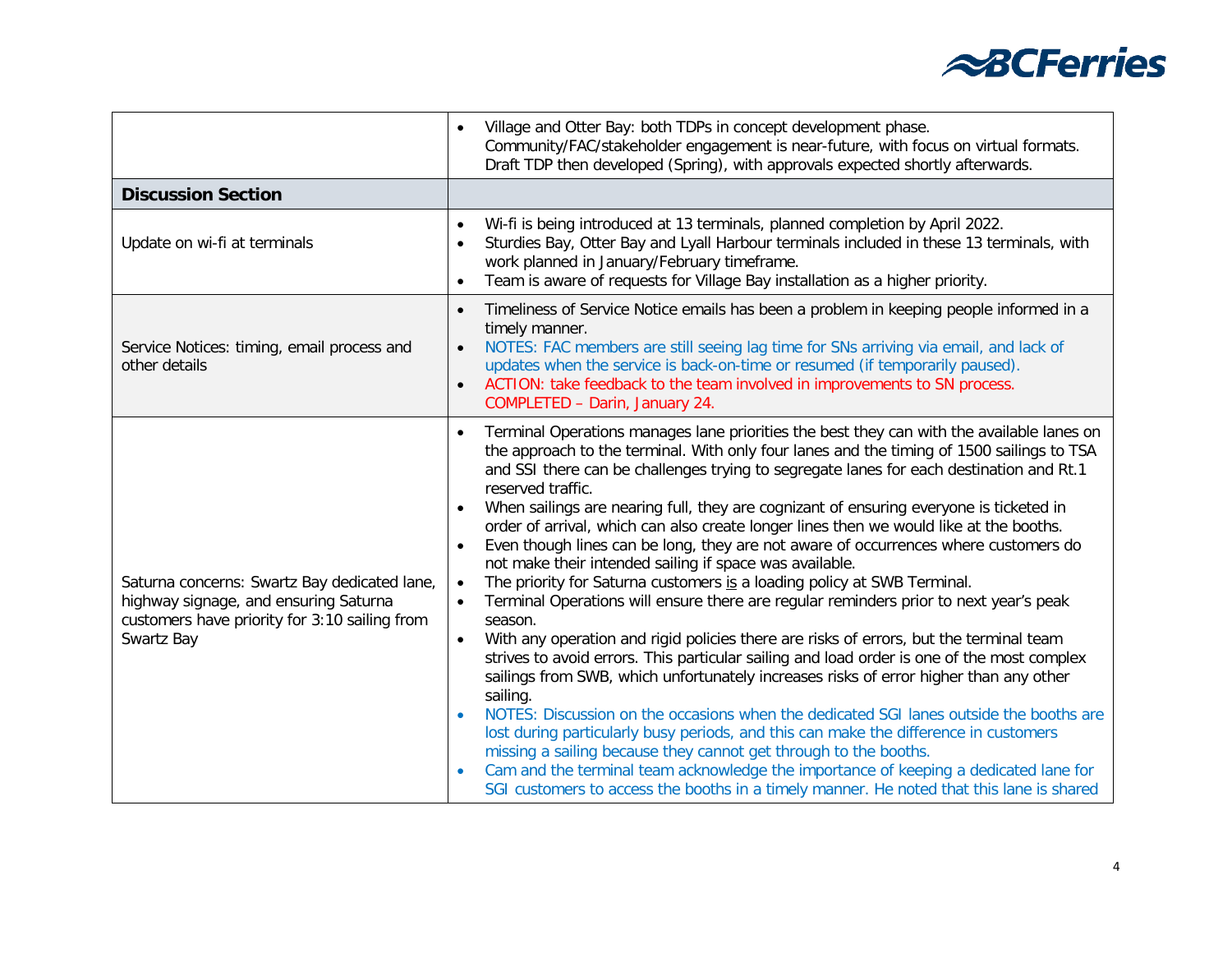

|                                                              | between SGI traffic and reserved customers, and they will look at this impact of reserved<br>traffic potentially holding up SGI vehicles.<br>Dave Maude suggested that the overhead signage information can be used to help<br>mitigate situations where traffic control cannot be deployed quickly enough.<br>Rob Alloway noted that Saturna traffic is not being prioritized consistently on the 3:10<br>sailing. Cam added that this loading process is very complex, and he realizes that errors<br>occur once in a while. He'll continue to work with his staff to maintain consistency.<br>Rob asks BC Ferries to add text in the online schedules pages for this 3:10 sailing about<br>this priority loading process.<br>ACTION: Cam to work with his team to consider separating lane usage between reserved<br>vehicles and SGI vehicles outside the booths.<br>ACTION: Darin and Natalie to look at adding text to online schedules referring to priority<br>loading for the 3:10 sailing and report back to the FAC by early February. COMPLETED<br>(Feb 10) – annotation and text added on each schedule table on BC Ferries website.<br>ACTION: Cam and Hardeep to consider a process to ensure that Saturna traffic is<br>consistently prioritized on 3:10 sailing.                                                            |
|--------------------------------------------------------------|----------------------------------------------------------------------------------------------------------------------------------------------------------------------------------------------------------------------------------------------------------------------------------------------------------------------------------------------------------------------------------------------------------------------------------------------------------------------------------------------------------------------------------------------------------------------------------------------------------------------------------------------------------------------------------------------------------------------------------------------------------------------------------------------------------------------------------------------------------------------------------------------------------------------------------------------------------------------------------------------------------------------------------------------------------------------------------------------------------------------------------------------------------------------------------------------------------------------------------------------------------------------------------------------------------------------------------------------|
| Foot passenger trailer at Tsawwassen Berth 2<br>and protocol | Upper lounge sweep by terminal personnel happens every Route 9 sailing. The lounge is<br>$\bullet$<br>usable and accessible for every customer.<br>Note that the ship determines the loading order, and sometimes this means vehicles prior<br>$\bullet$<br>to foot passengers.<br>NOTES: Mary added that the lounge is not a good option for some people (mobility<br>issues, luggage, takes too much time to get to the ship, etc). As well, in the occasions<br>when foot passengers are loaded after vehicles, they may be outside in poor weather and<br>very uncomfortable.<br>One suggestion is to help promote that the lounge should be used, and that<br>$\bullet$<br>announcements are made as well as checked prior to every sailing. There is also an<br>opportunity to provide information that clarifies when foot passengers can expect to be<br>loaded.<br>Suggestions from FAC: if the loading order of foot passengers varies, staff should be<br>present in the lounge to inform passengers when they should proceed to the ship, and<br>escort them if possible. Another idea was whether the ship could use a different berth.<br>ACTION: Cam to discuss refinement of process and communications around foot<br>passenger loading with the Tsawwassen manager. He'll get back to the FAC within a<br>couple of weeks. |
| Printed schedule distribution                                | FAC has noted lack of printed schedules on ships or at terminals for years, despite<br>customer demand.                                                                                                                                                                                                                                                                                                                                                                                                                                                                                                                                                                                                                                                                                                                                                                                                                                                                                                                                                                                                                                                                                                                                                                                                                                      |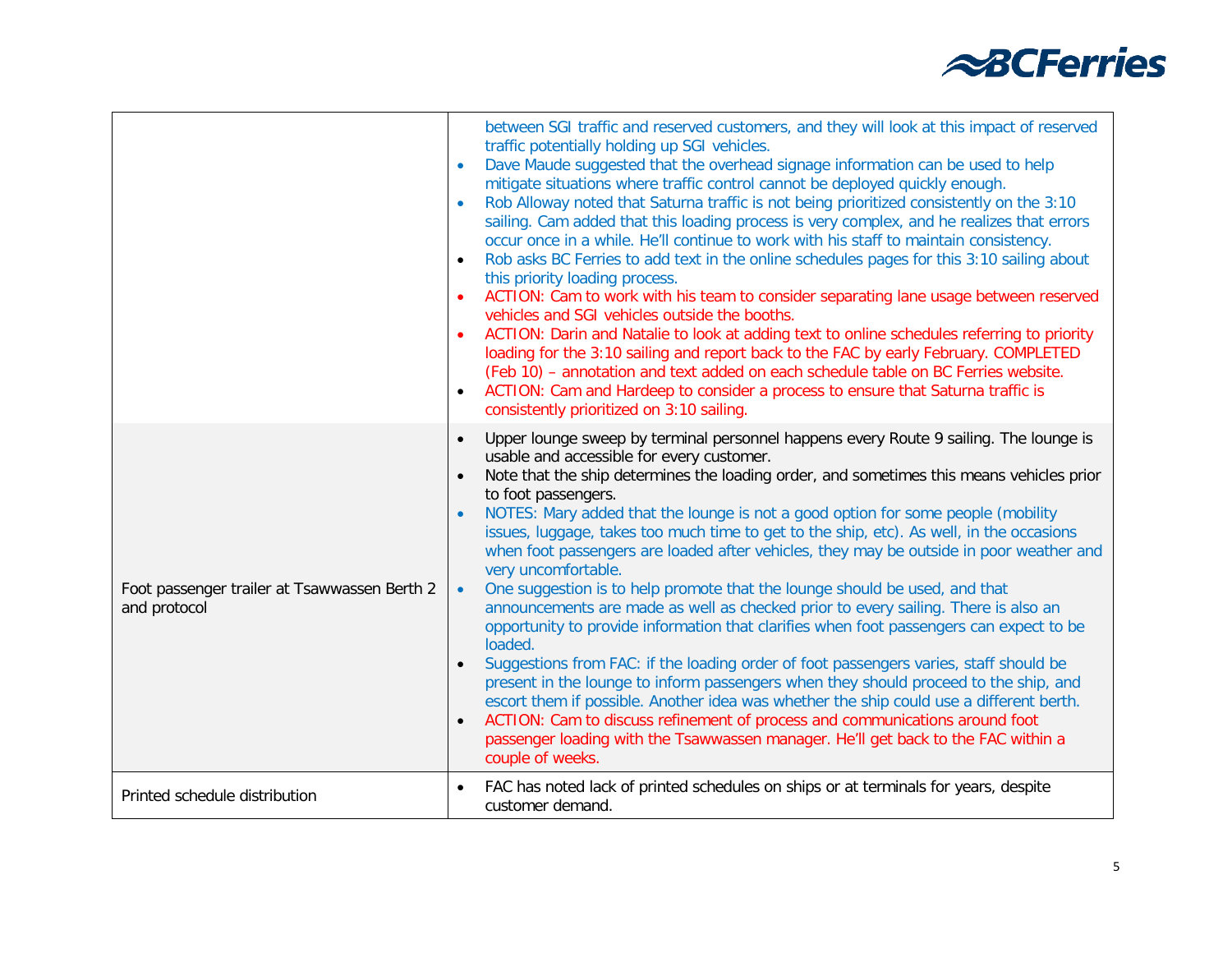

|                                                                      | BC Ferries is resetting the process whereby printed schedules get to terminals and ships,<br>as it was discovered there were gaps in communication.<br>Note that a supplement print run is in place for more copies of the current schedule<br>version to be in circulation soon.<br>NOTES: A new process has been established for providing access to printed versions of<br>SGI schedules as follows:<br>At the start of each date-band, a digital version of schedules is sent to vessels and<br>terminals for them to print-on-demand and distribute.<br>As well, every vessel and terminal in the SGI network is sent an allocation of printed<br>copies of the schedules.<br>Cam noted he'll keep a stock of printed brochures available to help get them into the<br>community rack on Mayne Island.                                                                                                                                                                                                                                                                                                                                                                                                                                                                                                                                                                                                                                                                                        |
|----------------------------------------------------------------------|----------------------------------------------------------------------------------------------------------------------------------------------------------------------------------------------------------------------------------------------------------------------------------------------------------------------------------------------------------------------------------------------------------------------------------------------------------------------------------------------------------------------------------------------------------------------------------------------------------------------------------------------------------------------------------------------------------------------------------------------------------------------------------------------------------------------------------------------------------------------------------------------------------------------------------------------------------------------------------------------------------------------------------------------------------------------------------------------------------------------------------------------------------------------------------------------------------------------------------------------------------------------------------------------------------------------------------------------------------------------------------------------------------------------------------------------------------------------------------------------------|
| Vessel replacement and scheduling exercise<br>update                 | BC Ferries is working on options that balance the FAC's feedback to keep the current<br>$\bullet$<br>schedule with the business need to make the best use of the increased capacity of a<br>Salish vessel.<br>With the Salish Heron arriving into service this spring, we need to make some decisions<br>$\bullet$<br>regarding its schedule shortly. You can expect to hear from us by the end of the month<br>regarding our next steps and any plans for additional engagement.<br>NOTES: BCF confirmed an additional Salish vessel will be deployed on Route 5 and will<br>$\bullet$<br>schedule a meeting with the SGI FAC within the next couple of weeks to provide an<br>update on schedule communication activities.<br>Brian acknowledged that the FAC has clearly communicated that changes in port<br>$\bullet$<br>sequencing or routing can have large impacts and are to be avoided. However, some<br>small changes to service will be required when the Salish is added into the SGI network.<br>The team is striving to arrive at a schedule that balances minimizing disruption to travel<br>patterns with small changes that allow for the best use of the additional capacity available<br>with a larger Salish vessel. BC Ferries will work closely with the FAC to monitor the effects<br>of changes once the ship is in service.<br>ACTION: BC Ferries will set a meeting with FAC to provide an update on the SGI<br>scheduling project. COMPLETED. Meeting set for March 8. |
| Through fare issues; between islands via<br>Swartz Bay or Tsawwassen | FAC has requested that thru fares be noted in the schedule with appropriate pricing<br>$\bullet$<br>linked to online reservations.<br>Current thru fare information shown at the top of the 'Route 9 schedule tables' for<br>$\bullet$<br>Saturna and Pender Islands. As an example, see: https://www.bcferries.com/routes-<br>fares/schedules/seasonal/TSA-PST.                                                                                                                                                                                                                                                                                                                                                                                                                                                                                                                                                                                                                                                                                                                                                                                                                                                                                                                                                                                                                                                                                                                                   |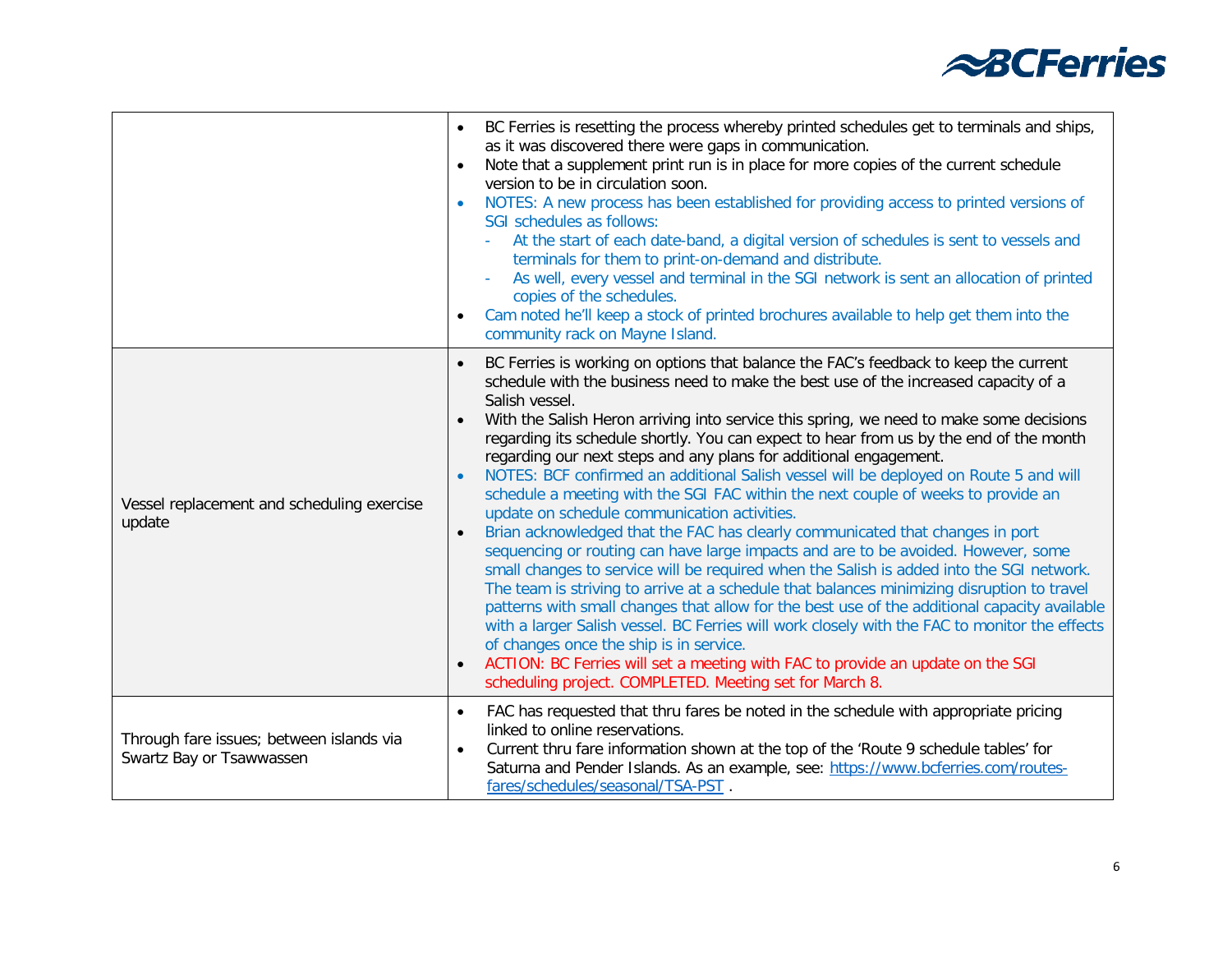

|                                                              | Web services team are reworking this thru fare information to make it clearer and to<br>$\bullet$<br>remove the Route 9 sailing options to avoid confusion; new layout should be available in<br>upcoming weeks.<br>There is no ability to display fares along with other information on these schedule pages.<br>$\bullet$<br>Also, FAC has made previous request to reduce fare when one is required to thru fare<br>$\bullet$<br>between islands using a Swartz Bay transfers.<br>NOTES: The more education or information around thru fare options, the better. Wendy<br>$\bullet$<br>will look at most recent draft re-work of thru fare schedule tables and can send any<br>feedback to BC Ferries.<br>A reminder that the FAC had requested that the fare for transferring at Swartz Bay to<br>$\bullet$<br>travel inter-island be made equivalent to regular inter-island fares. Cam noted there are<br>some technical challenges that limit what can be done at Swartz Bay, and that the Tariff<br>team is seeking options to address these challenges.                                                                                                                                                                                                                                                                                                                                                                                                                                                                                                                                                                                                                                                                                                                                                                                                                                                                                                                          |
|--------------------------------------------------------------|-------------------------------------------------------------------------------------------------------------------------------------------------------------------------------------------------------------------------------------------------------------------------------------------------------------------------------------------------------------------------------------------------------------------------------------------------------------------------------------------------------------------------------------------------------------------------------------------------------------------------------------------------------------------------------------------------------------------------------------------------------------------------------------------------------------------------------------------------------------------------------------------------------------------------------------------------------------------------------------------------------------------------------------------------------------------------------------------------------------------------------------------------------------------------------------------------------------------------------------------------------------------------------------------------------------------------------------------------------------------------------------------------------------------------------------------------------------------------------------------------------------------------------------------------------------------------------------------------------------------------------------------------------------------------------------------------------------------------------------------------------------------------------------------------------------------------------------------------------------------------------------------------------------------------------------------------------------------------------------------|
| Village Bay Berth 2 wingwall project and<br>modified service | A modified schedule has been developed for the Feb 7-March 20 period, where some<br>Village Bay transfers (around 5 pm) are cancelled.<br>Operations teams assessed possibility of bringing Route 9 ship in/out an extra time to re-<br>establish Saturna to Tsawwassen transfers during this time, but this was deemed not<br>feasible Monday-Thursdays. However, if there is Saturna to TSA Friday afternoon traffic,<br>this transfer can be provided.<br>For Saturna customers travelling to TSA Mon-Thurs afternoon via a Swartz Bay thru fare,<br>Ops teams will coordinate priority connection with the 7 pm Route 1 sailing.<br>NOTES: BC Ferries will create communications that outline the process required Monday<br>to Thursday for Saturna customers who are travelling to TSA via Swartz Bay.<br>Rob suggested that information should be added to communications about the fact that<br>$\bullet$<br>BC Ferries looked at trying to accommodate extra transfers at Village Bay but that they<br>could not be accommodated.<br>BC Ferries will outline very specific wording around measures to get Saturna customers<br>$\bullet$<br>onto the 7 pm Route 1 sailing. Rob suggests including in these communications that the<br>Route 1 sailing will not be held, however.<br>Dave suggested BC Ferries consider covering fares for those who do not make the 7pm<br>$\bullet$<br>sailing due to BC Ferries delays<br>ACTION: BC Ferries will develop information around why transfers cannot be maintained<br>$\bullet$<br>during the Village Bay berth closure. They will share draft communications with the FAC<br>for their consideration and feedback. COMPLETED; webpage on VB closure being is<br>liveincluding information on service impacts for each island and separate direction for<br>Saturna customers needing to use the Swartz Bay thru fare Monday to Thursday<br>evenings. This is supported by: Service Notice update/reissue, social media postings. |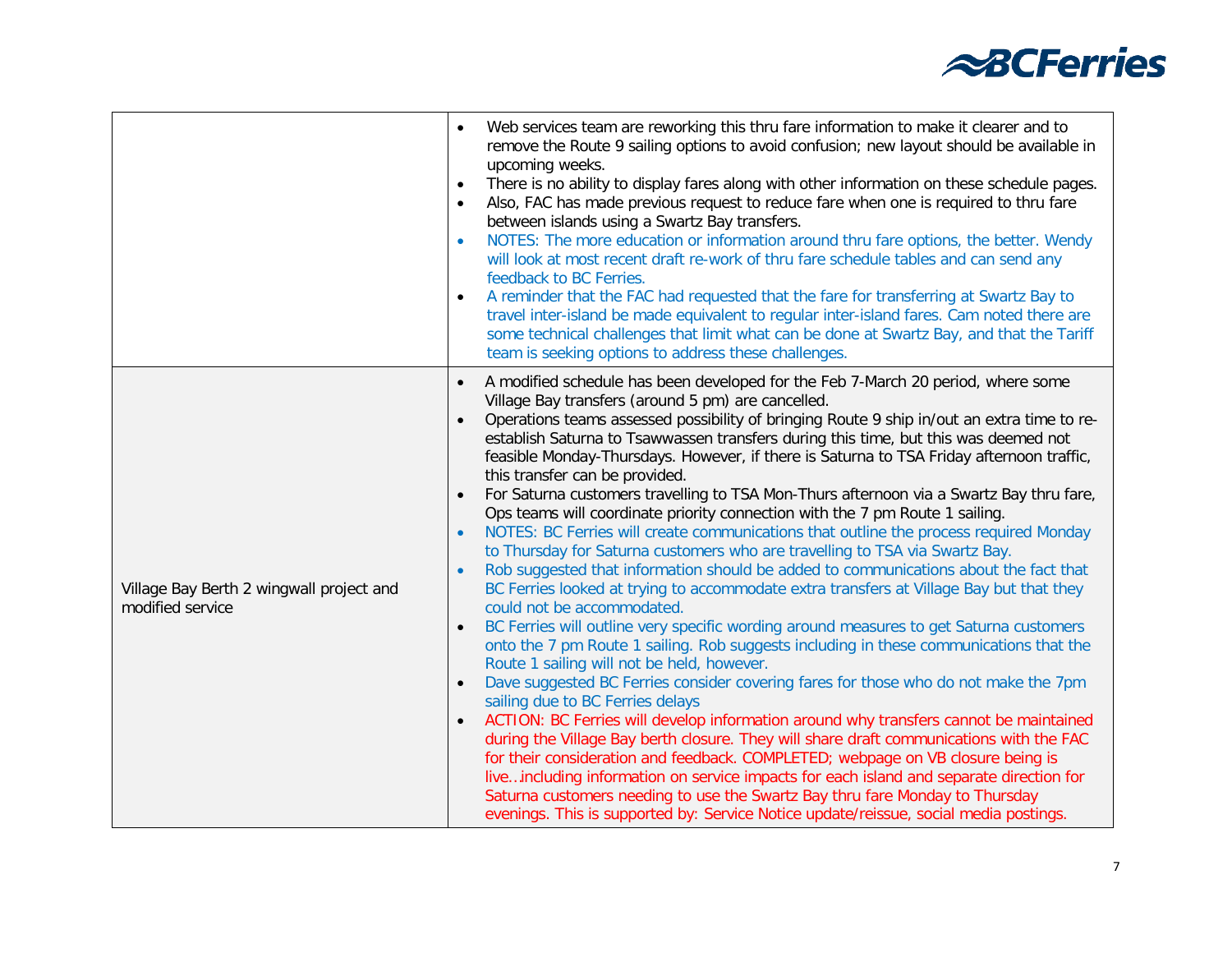

| Open discussion<br>Rte 9 modified service status (Fri call)? | Island updates:<br>Saturna. Rob suggested we consider how to maximize screen view for seeing other<br>meeting participants during meetings. Wendy expressed that when they point out<br>challenging aspects of schedule options, she hopes this is not seen as overly<br>negative.<br>Pender. Roy reminded the group that the Pender outside digital sign is not ideally<br>placed, and that another screen in the waiting room would be much more valuable.<br>He asked if there is any progress on looking into this issue. He added that they are<br>still interested in seeing traffic data during the recent period when a Salish operated<br>on Route 5. Darin noted that this data will be incorporated in the next, sailing-by-<br>sailing report he sends the FAC.<br>Dale noted that most people work around the current schedule and port<br>arrangements, and this means any changes when the Salish is brought into service<br>on Route 5 can be worrisome. He returns to discussion early in the scheduling<br>exercise when the assumption was that the Salish would just assume the current<br>Queen of Cumberland sailings without change, and suggests this approach be<br>adopted.<br>Brian clarified that the prime goal is to focus on getting the maximum benefit from<br>deploying the larger Salish vessel on this route with least adjustment to existing port<br>sequencing.<br>Dale asked if it was possible to get the bell from the Mayne Queen for the Pender<br>museum once that ship is retired. Hardeep replied that he believes the ship bells are<br>not something that can be donated, but he'll review this again.<br>ACTION: BC Ferries to look at adding a digital display in the Otter Bay waiting room.<br>IN PROGRESS.<br>Mayne. David thanked BC Ferries for advance notice on Route 9 crewing shortage<br>and keeping the FAC informed.<br>Route 9 modified service. FAC members have heard little/limited feedback so far.<br>Wendy noted that the website message for Tsawwassen to the islands indicates this<br>routing is not an option, and one can join the waitlist, but this is not clear that these<br>sailings are actually cancelled. It was suggested messaging could indicate that<br>routing is not available and customers should travel using the Swartz Bay thru fare<br>routing. As well, the phone menu process only indicates that Route 9 bookings are<br>not an option. |
|--------------------------------------------------------------|--------------------------------------------------------------------------------------------------------------------------------------------------------------------------------------------------------------------------------------------------------------------------------------------------------------------------------------------------------------------------------------------------------------------------------------------------------------------------------------------------------------------------------------------------------------------------------------------------------------------------------------------------------------------------------------------------------------------------------------------------------------------------------------------------------------------------------------------------------------------------------------------------------------------------------------------------------------------------------------------------------------------------------------------------------------------------------------------------------------------------------------------------------------------------------------------------------------------------------------------------------------------------------------------------------------------------------------------------------------------------------------------------------------------------------------------------------------------------------------------------------------------------------------------------------------------------------------------------------------------------------------------------------------------------------------------------------------------------------------------------------------------------------------------------------------------------------------------------------------------------------------------------------------------------------------------------------------------------------------------------------------------------------------------------------------------------------------------------------------------------------------------------------------------------------------------------------------------------------------------------------------------------------------------------------------------------------------------------------------------------------------------------------------------------------------------|
|                                                              | ACTION: Natalie to look at amending website wording and phone messaging around<br>Route 9 afternoon sailing cancellations and customer options for travel; as soon as<br>reasonable. COMPLETED; 'waitlist' message removed and thru fare messaging added.<br>Phone tree process has also been concluded.                                                                                                                                                                                                                                                                                                                                                                                                                                                                                                                                                                                                                                                                                                                                                                                                                                                                                                                                                                                                                                                                                                                                                                                                                                                                                                                                                                                                                                                                                                                                                                                                                                                                                                                                                                                                                                                                                                                                                                                                                                                                                                                                   |